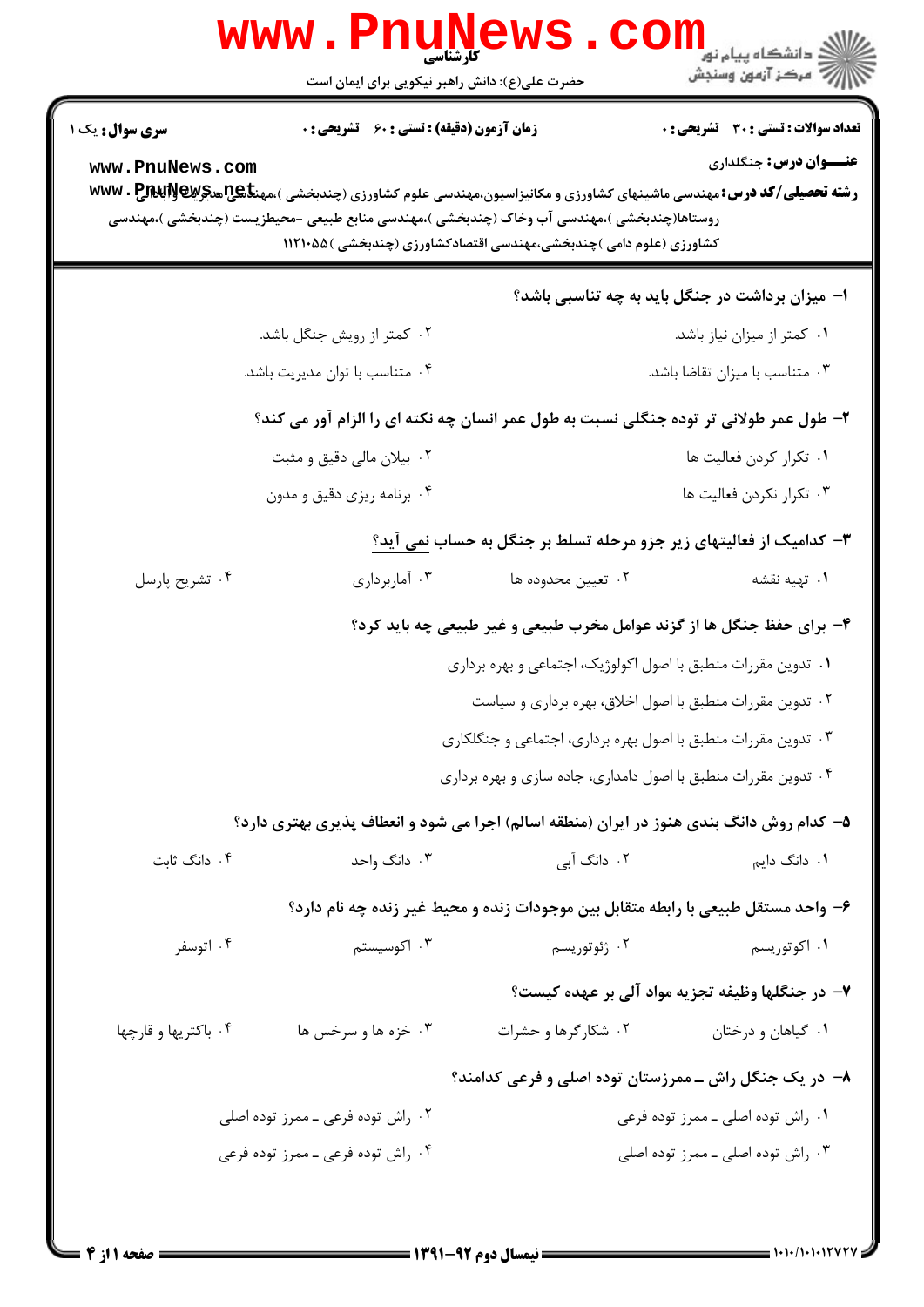|                               | <b>WWW . PILUNG</b><br><b>کارشناسی</b><br>حضرت علی(ع): دانش راهبر نیکویی برای ایمان است                           |                                                                                                                                                                    | الاد دانشگاه پیام نور<br>الاستخار بیام نور<br>الاستخار آزمون وسنجش |  |  |
|-------------------------------|-------------------------------------------------------------------------------------------------------------------|--------------------------------------------------------------------------------------------------------------------------------------------------------------------|--------------------------------------------------------------------|--|--|
| <b>سری سوال : ۱ یک</b>        | <b>زمان آزمون (دقیقه) : تستی : 60 ٪ تشریحی : 0</b>                                                                |                                                                                                                                                                    | <b>تعداد سوالات : تستی : 30 ٪ تشریحی : 0</b>                       |  |  |
| www.PnuNews.com               |                                                                                                                   | <b>رشته تحصیلی/کد درس:</b> مهندسی ماشینهای کشاورزی و مکانیزاسیون،مهندسی علوم کشاورزی (چندبخشی )،مهن <b>تایپریتیپ www . P</b>                                       | <b>عنـــوان درس:</b> جنگلداری                                      |  |  |
|                               |                                                                                                                   | روستاها(چندبخشی )،مهندسی آب وخاک (چندبخشی )،مهندسی منابع طبیعی –محیطزیست (چندبخشی )،مهندسی<br>کشاورزی (علوم دامی )چندبخشی،مهندسی اقتصادکشاورزی (چندبخشی )۱۱۲۱۰۵۵ ( |                                                                    |  |  |
|                               |                                                                                                                   |                                                                                                                                                                    | ۹- مهمترین تولید در جنگلهای زاگرس چیست؟                            |  |  |
| ۰۴ خدمات تفرجگاهی             | ۰۳ تولید آب شیرین                                                                                                 | ۰۲ تولیدات دارویی                                                                                                                                                  | ۰۱ تولید چوب                                                       |  |  |
|                               |                                                                                                                   |                                                                                                                                                                    | ∙ا− مهمترین هدف از مدیریت جنگل چه باید باشد؟                       |  |  |
| ۰۴ حفاظت از جنگل              | ۰۳ تولید اقتصادی                                                                                                  | ۰۲ تولید چوب                                                                                                                                                       | ۰۱ کنترل جنگل                                                      |  |  |
|                               |                                                                                                                   | ۱۱– درصد ایده آل برای یک شبکه جاده جنگلی چه مقدار است؟                                                                                                             |                                                                    |  |  |
| ۰۴ ۵۵ تا ۸۰ درصد              | ۰۳ تا ۵۵ درصد                                                                                                     | ۰۲ ۱۵ تا ۳۵ درصد                                                                                                                                                   | ۰۱ ۵ تا ۱۵ درصد                                                    |  |  |
|                               |                                                                                                                   | ۱۲- در علم مدیریت جنگل (جنگلداری)، به چه توده ای بسته می گویند؟                                                                                                    |                                                                    |  |  |
|                               | ۰۲ درجه تاج پوشش آن کمتر از ۹۰ درصد باشد.                                                                         |                                                                                                                                                                    | ۰۱ درجه تاج پوشش آن بیش تر از ۷۰ درصد باشد.                        |  |  |
|                               | ۰۴ درجه تاج پوشش آن بیش تر از ۹۰ درصد باشد.                                                                       |                                                                                                                                                                    | ۰۳ درجه تاج پوشش آن کمتر از ۷۰ درصد باشد.                          |  |  |
|                               |                                                                                                                   | ۱۳- ارزش و اهمیت جنگلداری به چه دسته هایی طبقه بندی می گردد؟                                                                                                       |                                                                    |  |  |
|                               | ۲. اقتصادی، اجتماعی، جنگلکاری                                                                                     | ۰۱ بهره برداری، اقتصادی، سیاسی                                                                                                                                     |                                                                    |  |  |
|                               | ۰۴ سیاسی، بهره برداری، اجتماعی                                                                                    | ۰۳ بیولوژیک، اقتصادی، اجتماعی                                                                                                                                      |                                                                    |  |  |
|                               |                                                                                                                   | ۱۴- تعداد سالهایی که لازم است تا یک توده قطع شده مجدد به مرحله بهره برداری برسد، چه نام دارد؟                                                                      |                                                                    |  |  |
| ۰۴ دوره کت زنی                | ۰۳ دوره بهره برداری                                                                                               | ۰۲ دوره تک گزینی                                                                                                                                                   | ۰۱ دوره رشد                                                        |  |  |
|                               |                                                                                                                   | ۱۵– کدام نهاد اجتماعی وظیفه اصلی حفاظت از جنگلها را عهده دار است؟                                                                                                  |                                                                    |  |  |
|                               | ۰۲ بخش تعاونی                                                                                                     |                                                                                                                                                                    | ۰۱ بخش دولتی                                                       |  |  |
|                               | ۰۴ بخش خصوصی غیررقابتی                                                                                            |                                                                                                                                                                    | ۰۳ بخش خصوصی رقابتی                                                |  |  |
|                               | ۱۶- قسمتی از جنگل که از نظر تمام مشخصات یکسان بوده و امکان یک برنامه ریزی دراز مدت را فراهم می آورد، چه نام دارد؟ |                                                                                                                                                                    |                                                                    |  |  |
| ۰۴ زیر بخش                    | ۰۳ توده                                                                                                           | ۰۲ بخش                                                                                                                                                             | ۰۱ سری                                                             |  |  |
|                               |                                                                                                                   | ۱۷- جنگلهای کشور ما، به طور عمده از چه نوع جنگلهایی تشکیل شده اند؟                                                                                                 |                                                                    |  |  |
| ۰۲ همسان با تنوع گونه ای بالا |                                                                                                                   | ۰۱ ناهمسان با تنوع گونه ای کم                                                                                                                                      |                                                                    |  |  |
|                               | ۰۴ ناهمسان با تنوع گونه ای بالا                                                                                   |                                                                                                                                                                    | ۰۳ همسان با تنوع گونه ای کم                                        |  |  |
|                               |                                                                                                                   |                                                                                                                                                                    |                                                                    |  |  |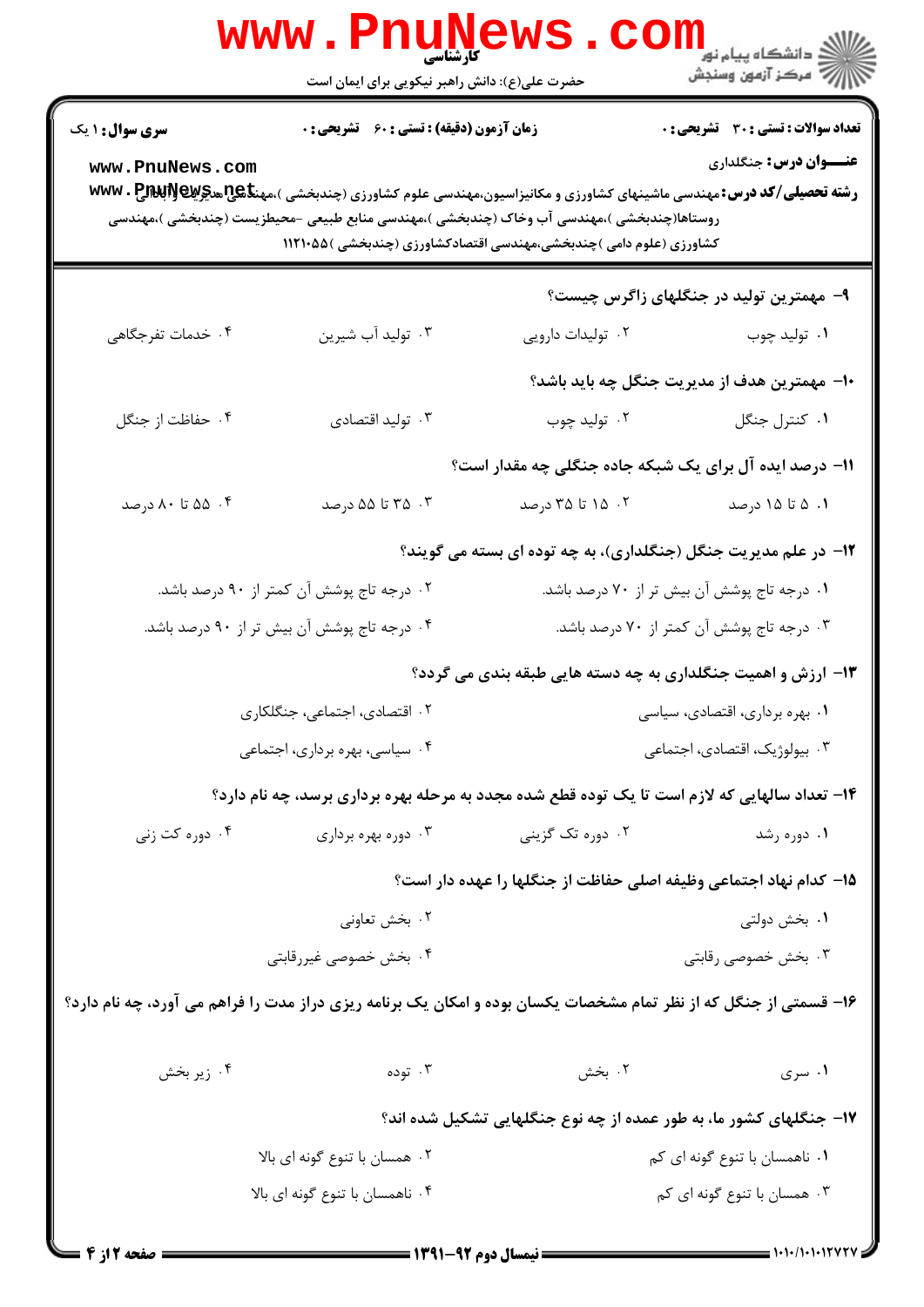|                                                                                                                                           | <b>www.PnuNews</b><br><b>کارشناسی</b>                                                                                                                                                                                                                                                                   |                  |                                                                       |  |  |  |
|-------------------------------------------------------------------------------------------------------------------------------------------|---------------------------------------------------------------------------------------------------------------------------------------------------------------------------------------------------------------------------------------------------------------------------------------------------------|------------------|-----------------------------------------------------------------------|--|--|--|
|                                                                                                                                           | حضرت علی(ع): دانش راهبر نیکویی برای ایمان است                                                                                                                                                                                                                                                           |                  |                                                                       |  |  |  |
| <b>سری سوال : ۱ یک</b>                                                                                                                    | <b>زمان آزمون (دقیقه) : تستی : 60 ٪ تشریحی : 0</b>                                                                                                                                                                                                                                                      |                  | تعداد سوالات : تستي : 30 - تشريحي : 0                                 |  |  |  |
| www.PnuNews.com                                                                                                                           | <b>رشته تحصیلی/کد درس:</b> مهندسی ماشینهای کشاورزی و مکانیزاسیون،مهندسی علوم کشاورزی (چندبخشی )،مهن <del>تا @U</del> NG و WWW . P<br>روستاها(چندبخشی )،مهندسی آب وخاک (چندبخشی )،مهندسی منابع طبیعی -محیطزیست (چندبخشی )،مهندسی<br>کشاورزی (علوم دامی )چندبخشی،مهندسی اقتصادکشاورزی (چندبخشی )۱۱۲۱۰۵۵ ( |                  | عنـــوان درس: جنگلداری                                                |  |  |  |
|                                                                                                                                           |                                                                                                                                                                                                                                                                                                         |                  | ۱۸– در مشخص نمودن حدود پارسل در طبیعت، استفاده از کدام مرز اساسی است؟ |  |  |  |
| ۰۴ رودخانه فصلی                                                                                                                           | ا يال $\cdot$                                                                                                                                                                                                                                                                                           | ۰۲ رودخانه دایمی | ۰۱ جاده                                                               |  |  |  |
| ۱۹– در پیشنهاد آقای ژانتی (کارشناس فرانسوی سازمان ملل در ایران) در سال ۱۳۲۸ چه نوع شیوه بهره برداری برای کشور<br>ایران آمده است؟          |                                                                                                                                                                                                                                                                                                         |                  |                                                                       |  |  |  |
|                                                                                                                                           | ۰۱ در یک سوم عرصه با گردش سی ساله حدود یک سوم موجودی با رعایت اصول جنگل شناسی برداشت شود.                                                                                                                                                                                                               |                  |                                                                       |  |  |  |
|                                                                                                                                           | ۰۲ در یک پنجم عرصه با گردش سی ساله حدود یک سوم موجودی با رعایت اصول جنگل شناسی برداشت شود.                                                                                                                                                                                                              |                  |                                                                       |  |  |  |
|                                                                                                                                           | ۰۳ در یک پنجم عرصه با گردش پنجاه ساله حدود یک پنجم موجودی با رعایت اصول جنگل شناسی برداشت شود.                                                                                                                                                                                                          |                  |                                                                       |  |  |  |
|                                                                                                                                           | ۰۴ در یک سوم عرصه با گردش پنجاه ساله حدود یک سوم موجودی با رعایت اصول جنگل شناسی برداشت شود.                                                                                                                                                                                                            |                  |                                                                       |  |  |  |
|                                                                                                                                           | +۲- به طور معمول میزان برداشت چوب غیر مجاز توسط متخلفین در داخل طرح های جنگلداری نسبت به خارج از این مناطق                                                                                                                                                                                              |                  | چگونه است؟                                                            |  |  |  |
|                                                                                                                                           | ۰۲ کمتر است.                                                                                                                                                                                                                                                                                            |                  | ٠١ بيشتر است.                                                         |  |  |  |
|                                                                                                                                           | ۰۴ فرقی ندارد.                                                                                                                                                                                                                                                                                          |                  | ۰۳ بستگی به منطقه دارد.                                               |  |  |  |
|                                                                                                                                           |                                                                                                                                                                                                                                                                                                         |                  | <b>۲۱</b> - تفاوت عمده استفاده از جنگل ها در شمال و غرب کشور چیست؟    |  |  |  |
|                                                                                                                                           | ۰۲ نوع گویش محلی در جنگلهای دو ناحیه                                                                                                                                                                                                                                                                    |                  | ٠١ شدت بارندگی و تبخير جنگلها در دو ناحيه                             |  |  |  |
|                                                                                                                                           | ۰۴ نوع خاک و گویش محلی در جنگلهای دو ناحیه                                                                                                                                                                                                                                                              |                  | ۰۳ شدت وابستگی مردم به جنگل در دو ناحیه                               |  |  |  |
| ۲۲- تعداد دانگ در جنگلی با دوره بهره برداری ۱۵۰ سال و دوره زادآوری آن ۳۰ سال، اگر به شیوه دانگ آبی (کارتیه بلو)<br>مدیریت گردد، چقدر است؟ |                                                                                                                                                                                                                                                                                                         |                  |                                                                       |  |  |  |
| $\Upsilon$ . $\Upsilon$                                                                                                                   | $\Delta$ . T                                                                                                                                                                                                                                                                                            | 10.7             | $\uparrow \cdot \quad \uparrow$                                       |  |  |  |
|                                                                                                                                           | ۲۳- برای رشد بهتر درختان در جنگل معمولاً از چه شیوه ای استفاده می شود؟                                                                                                                                                                                                                                  |                  |                                                                       |  |  |  |
|                                                                                                                                           | ۰۲ جابه جایی بعضی درختان                                                                                                                                                                                                                                                                                |                  | ۰۱ حذف تمامی درختان                                                   |  |  |  |
|                                                                                                                                           | ۰۴ قطع بعضي از درختان                                                                                                                                                                                                                                                                                   |                  | ۰۳ نشانه گذاری تمامی درختان                                           |  |  |  |
| <b>۲۴</b> - عناصر اصلی تیپ های گیاهی جنگلهای زاگرس، کدام درختان می باشند؟                                                                 |                                                                                                                                                                                                                                                                                                         |                  |                                                                       |  |  |  |
| ۰۴ بلوط، کهور                                                                                                                             | ۰۳ کنار ، کیکم                                                                                                                                                                                                                                                                                          | ۰۲ بنه ، بلوط    | ۰۱ کهور ، بنه                                                         |  |  |  |
|                                                                                                                                           |                                                                                                                                                                                                                                                                                                         |                  |                                                                       |  |  |  |